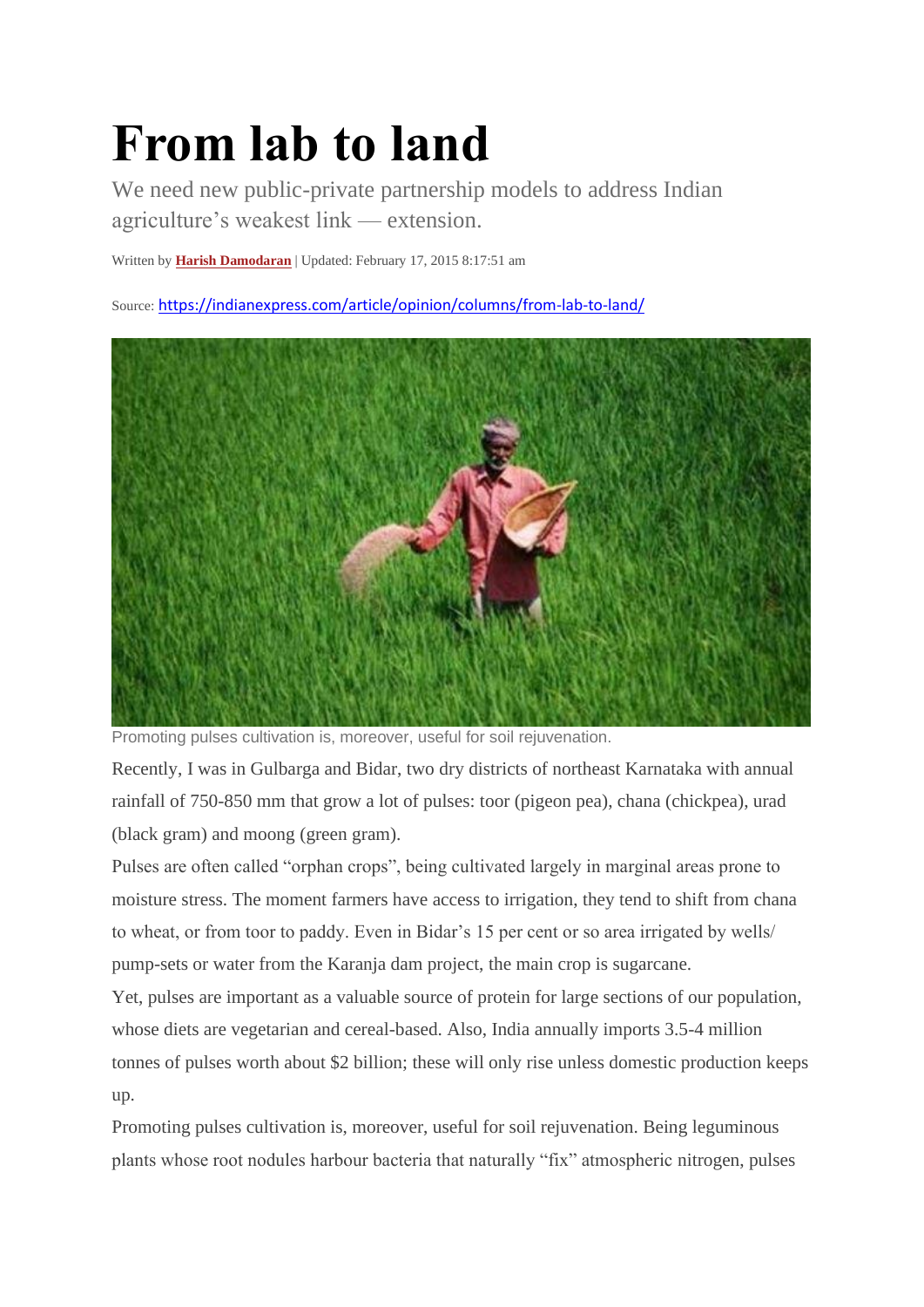can save roughly one bag of urea per hectare for the succeeding crop. Their deep and extensive root systems help keep the soil porous and well aerated, while preventing formation of hard pans.

So why aren't we able to increase output? Are there ways to do it? I got some answers during my interactions with farmers, scientists and agricultural extension professionals in Gulbarga and Bidar.

One myth that needs busting is that the national agricultural research system has ignored pulses, further reinforcing their "orphan" status. The truth is, pulses are highly susceptible to diseases and pests, which are major yield-limiting factors. Our scientists, if anything, deserve credit for breeding improved varieties resistant to both disease and drought.

In Gulbarga, I met many farmers who harvested 18-20 quintals per hectare from TS-3R, a fusarium wilt fungus-resistant toor, developed by the University of Agricultural Sciences, Raichur. The local nondescript varieties, by comparison, yielded 7-8 quintals, that too under relatively disease-free conditions sans extended dry spells.

The same university's Agricultural Research Station (ARS) at Gulbarga has now come out with a new variety, GRG-811. It is resistant to fusarium wilt as well as sterility mosaic disease, caused by a virus that prevents the plants from producing flowers. Both TS-3R and GRG-811 mature within 160 days — as against 180 days or more for traditional toor cultivars — also making them less vulnerable to moisture deficiency during the crucial terminal podfilling stage.

The problem in pulses is not really about breeding or research, but of taking the fruits of these to the end-user — the farmer. It is a failure more of "extension" than "research" — which is why what I saw in Gulbarga and Bidar makes for an encouraging story for Indian agriculture in general.

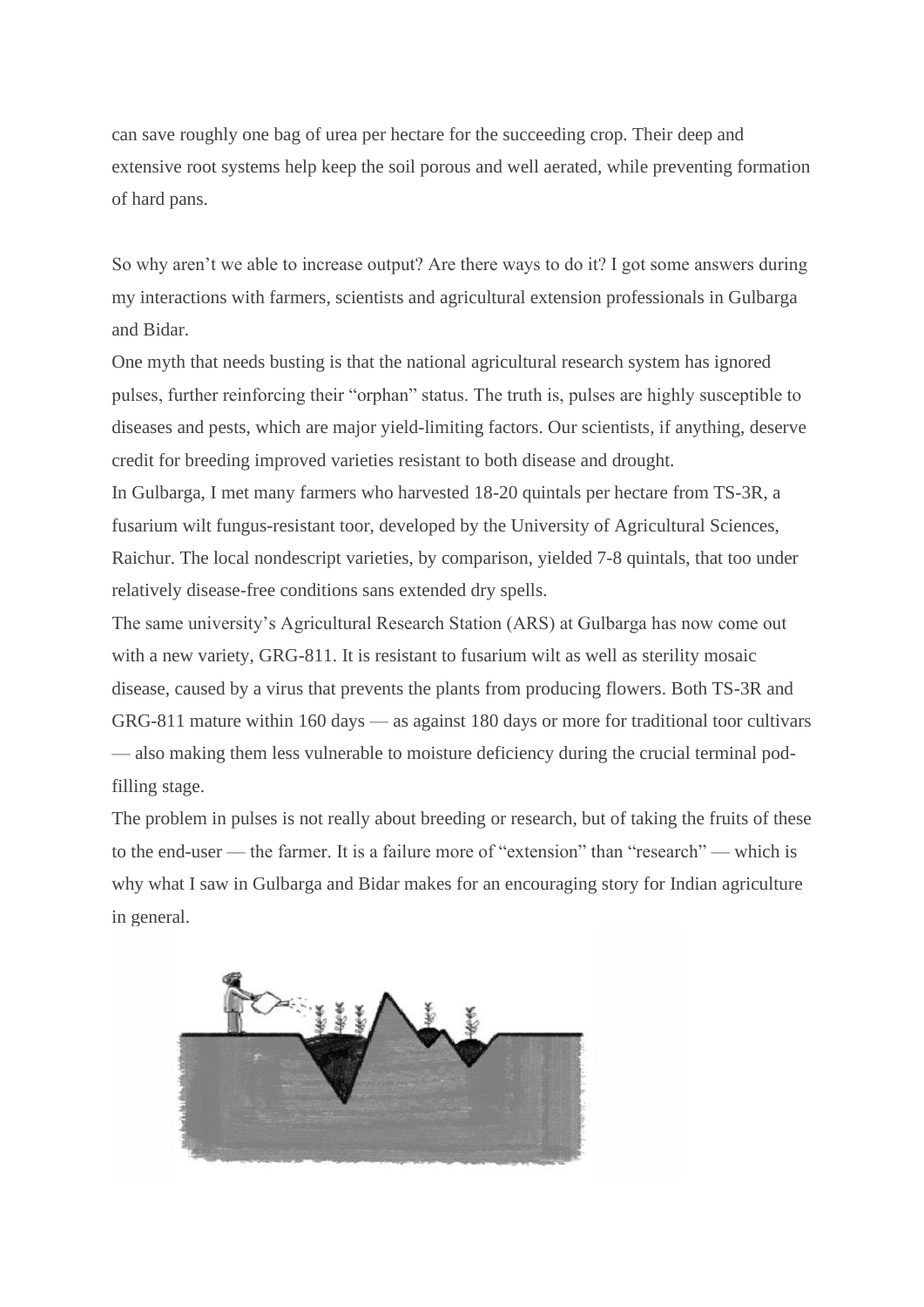Till a decade ago, farmers in this region hardly grew any improved toor varieties — including Maruti and BSMR-736, officially "released" for cultivation in 1986 and 1996 respectively. "Even if we planted them, we did it our way because nobody told us how much seed or nutrients to apply," as Basavaraj Pavadshetty, a 15-acre farmer from Tadkal village in Gulbarga's Aland taluka, put it.

But today, 50 per cent of Gulbarga's toor area is under TS-3R that was released only in 2009. BSMR-736's coverage in Bidar has, likewise, gone up substantially in the last five to six years. The impetus has come mainly from non-governmental agencies like the Indian Society of Agribusiness Professionals (ISAP) , which have worked on the ground to induce farmers to adopt the high-yielding varieties.

The ISAP, in 2009, procured 140 quintals of seeds of TS-3R and BSMR-736 from the ARS Gulbarga. It distributed these among some 3,000 carefully chosen farmers — 1,500 in Gulbarga, 1,000 in Bidar and 500 in Raichur — for planting at the rate of four kilogrammes per acre. The lead farmers, who also provided the land for demonstration trials showcasing cropping practices based on the university's recommendations, harvested 7-8 quintals of grain each. They, then, saved 40 kg of this as seed for sowing by 10 others in the following kharif season. In the process, a "ripple effect" through seed production and demos on farmers' own fields was created.

Besides, there was exposure to new cultivation practices — from soil testing (for determining which fertiliser or micro-nutrients to apply and how much), sowing methods (dibbling or transplanting, as opposed to simple scattering or putting seeds behind the plough) and optimal spacing (both row-to-row and plant-to-plant), to drip irrigation and water recycling. In Bidar, I saw farmers raising soya bean and long-duration BSMR-736 toor in alternate rows, while obtaining 19-20 quintals per hectare each from both crops. The two were planted simultaneously in the second week of June, with the soya bean harvested by mid-October and the toor in early-January. They even inter-cropped toor with 60-70 days moong or 80-90 days urad varieties. Again, it was extension and the right "package of practices" that mattered. The ISAP's intervention further extended to the promotion of mechanisation, value addition and market linkages via farmer producer organisations (FPOs). This has particular significance for pulses, where the growers are predominantly resource-poor. The Jai Kisan Souharda Multipurpose Cooperative in Bidar's Bhalki taluka has 1,000 farmermembers, of whom only six own tractors. But their FPO has five tractors and matching implements — rotavator, mouldboard plough, subsoiler, seed-cum-fertiliser drill, rotary